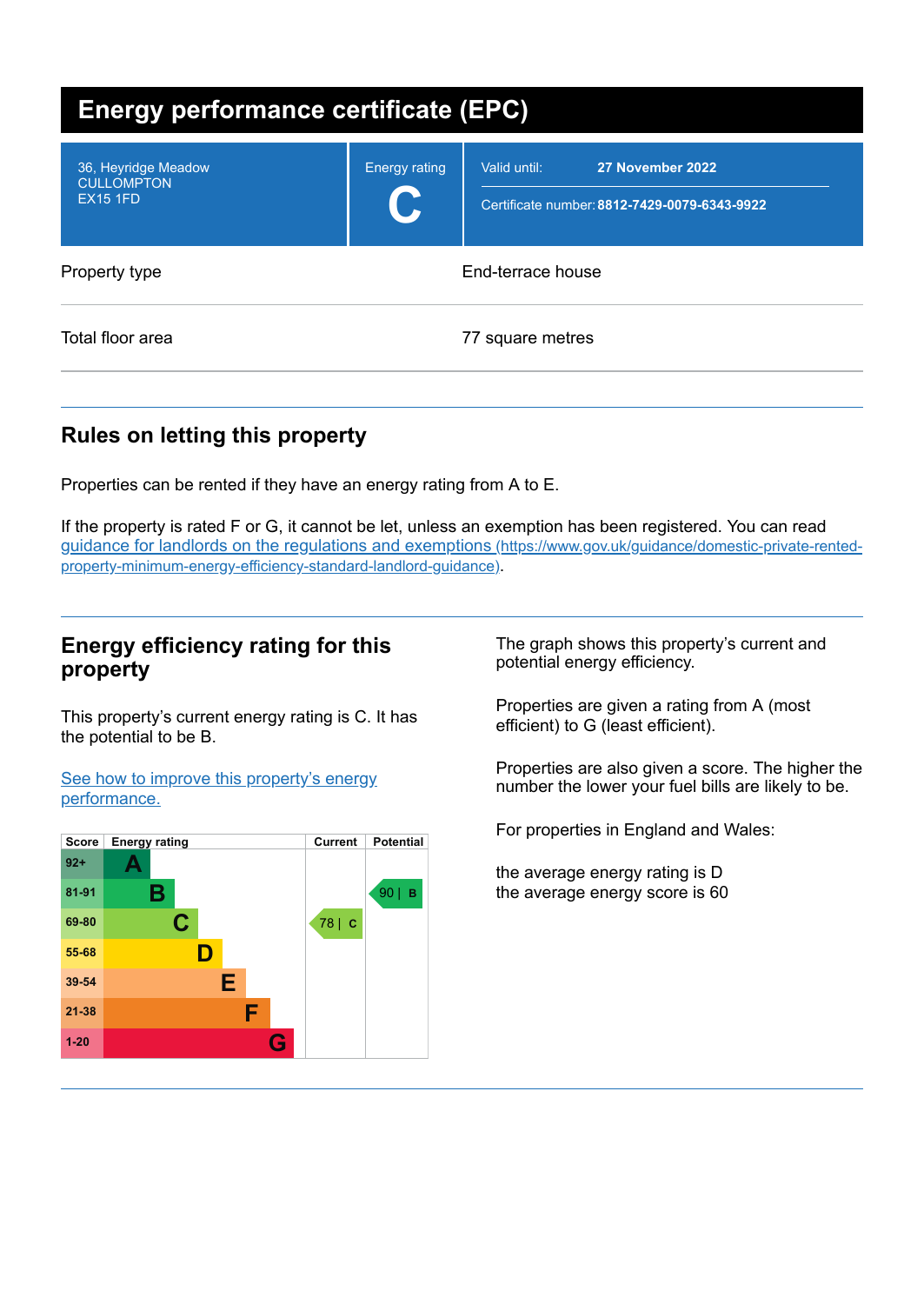# **Breakdown of property's energy performance**

This section shows the energy performance for features of this property. The assessment does not consider the condition of a feature and how well it is working.

Each feature is assessed as one of the following:

- very good (most efficient)
- good
- average
- poor
- very poor (least efficient)

When the description says "assumed", it means that the feature could not be inspected and an assumption has been made based on the property's age and type.

| <b>Feature</b>       | <b>Description</b>                          | Rating    |
|----------------------|---------------------------------------------|-----------|
| Wall                 | Cavity wall, as built, insulated (assumed)  | Good      |
| Roof                 | Pitched, 200mm loft insulation              | Good      |
| Window               | Fully double glazed                         | Good      |
| Main heating         | Boiler and radiators, mains gas             | Good      |
| Main heating control | Programmer, room thermostat and TRVs        | Good      |
| Hot water            | From main system                            | Good      |
| Lighting             | Low energy lighting in 75% of fixed outlets | Very good |
| Floor                | Solid, insulated (assumed)                  | N/A       |
| Floor                | To external air, insulated (assumed)        | N/A       |
| Secondary heating    | None                                        | N/A       |

#### **Primary energy use**

The primary energy use for this property per year is 112 kilowatt hours per square metre (kWh/m2).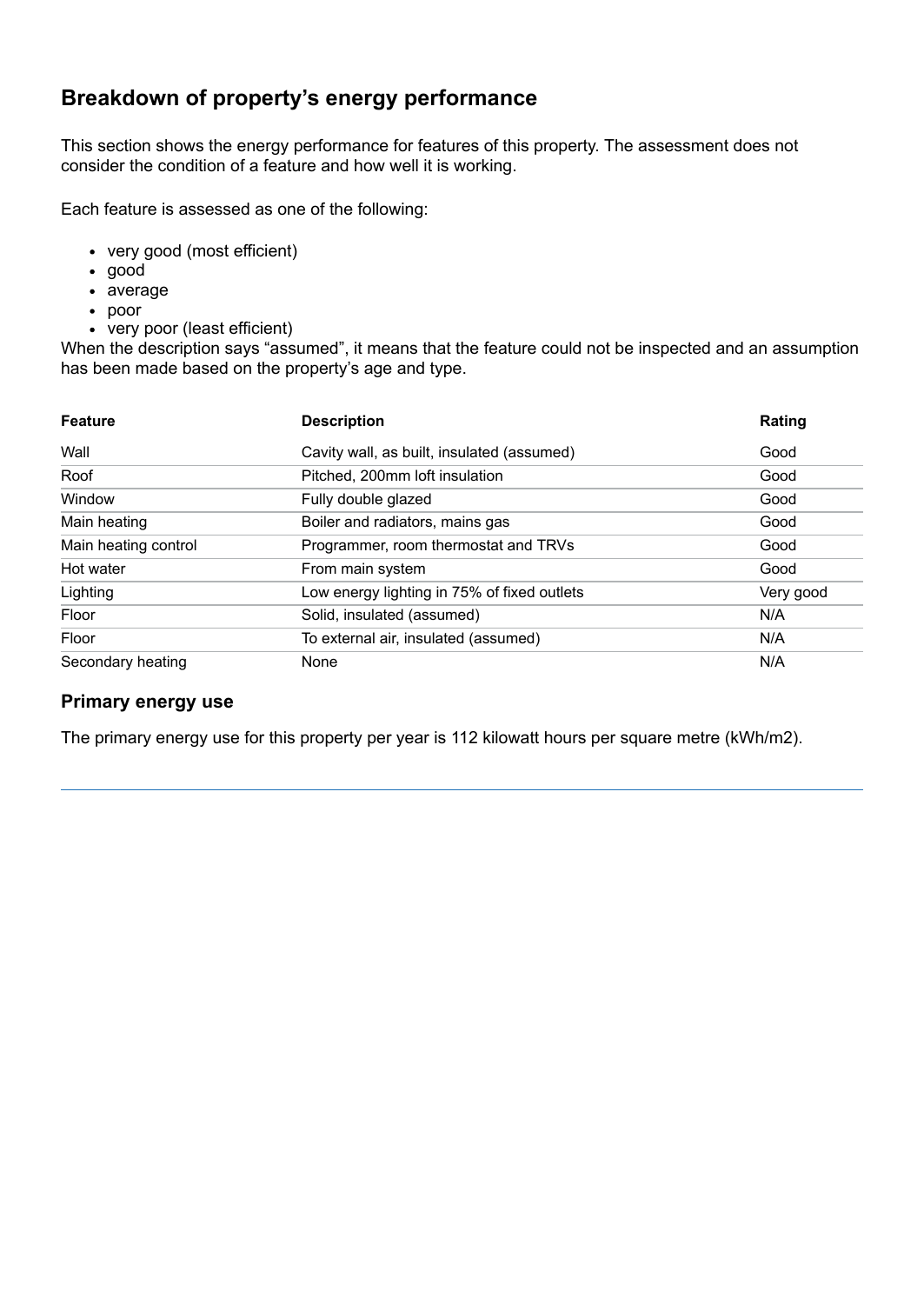| <b>Environmental impact of this</b>                                                                    | This property produces                                                                           | 1.6 tonnes of CO2                                                                                                                             |  |
|--------------------------------------------------------------------------------------------------------|--------------------------------------------------------------------------------------------------|-----------------------------------------------------------------------------------------------------------------------------------------------|--|
| This property's current environmental impact<br>rating is C. It has the potential to be A.             |                                                                                                  | 0.4 tonnes of CO2                                                                                                                             |  |
| Properties are rated in a scale from A to G<br>based on how much carbon dioxide (CO2) they<br>produce. |                                                                                                  | By making the recommended changes, you<br>could reduce this property's CO2 emissions by<br>1.2 tonnes per year. This will help to protect the |  |
|                                                                                                        |                                                                                                  |                                                                                                                                               |  |
|                                                                                                        | Environmental impact ratings are based on                                                        |                                                                                                                                               |  |
| 6 tonnes of CO2                                                                                        | energy use. They may not reflect how energy is<br>consumed by the people living at the property. |                                                                                                                                               |  |
|                                                                                                        | Properties with an A rating produce less CO2                                                     | This property's potential<br>production<br>environment.<br>assumptions about average occupancy and                                            |  |

# <span id="page-2-0"></span>**How to improve this property's energy performance**

Making any of the recommended changes will improve this property's energy efficiency.

If you make all of the recommended changes, this will improve the property's energy rating and score from C (78) to B (90).

| Recommendation               | <b>Typical installation cost</b> | <b>Typical yearly saving</b> |
|------------------------------|----------------------------------|------------------------------|
| 1. Low energy lighting       | £15                              | £10                          |
| 2. Solar water heating       | £4.000 - £6.000                  | £25                          |
| 3. Solar photovoltaic panels | £9,000 - £14,000                 | £242                         |

## **Paying for energy improvements**

Find energy grants and ways to save energy in your home. [\(https://www.gov.uk/improve-energy-efficiency\)](https://www.gov.uk/improve-energy-efficiency)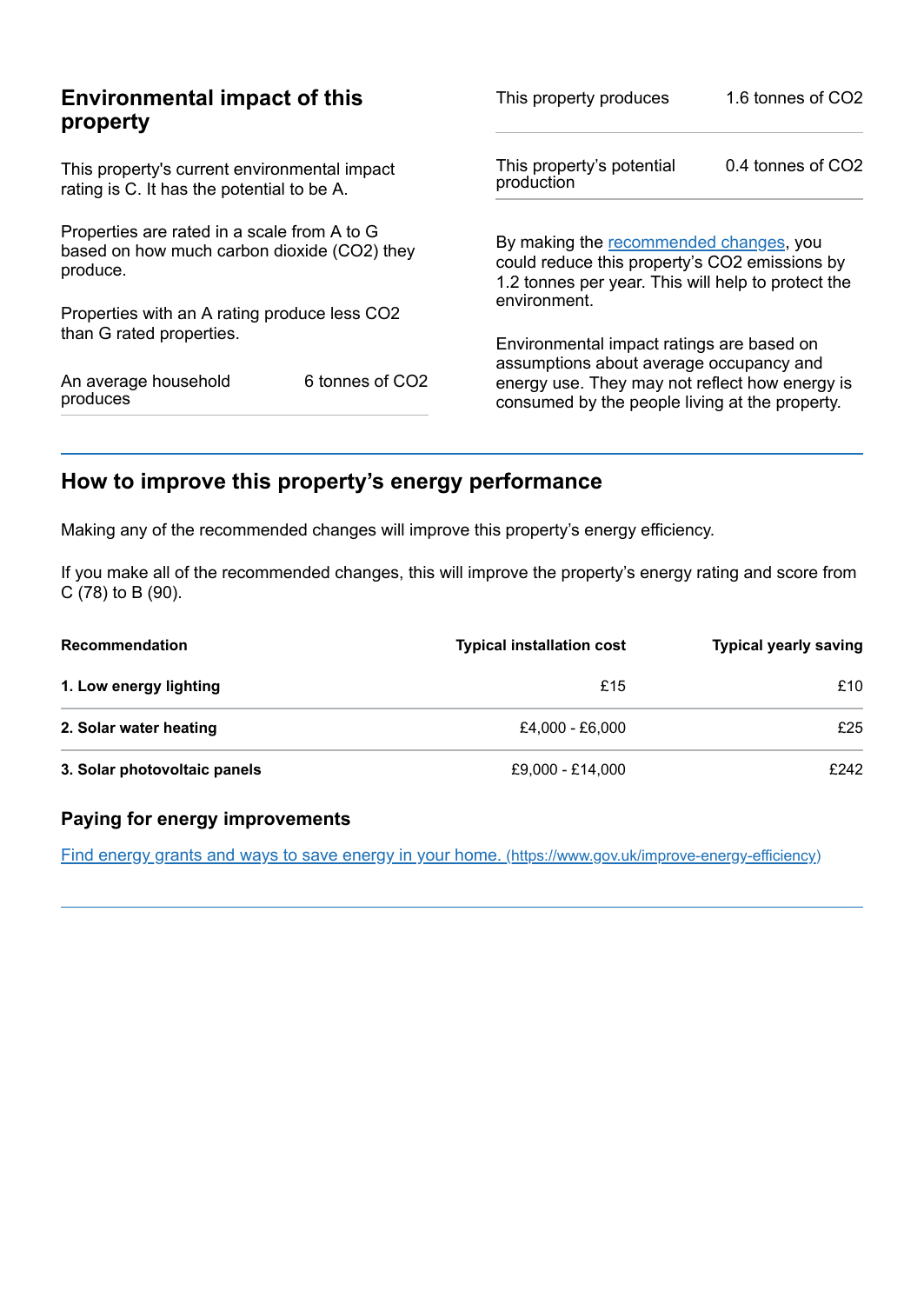## **Estimated energy use and potential savings**

| Estimated yearly energy<br>cost for this property | £425 |
|---------------------------------------------------|------|
| Potential saving                                  | £36. |

The estimated cost shows how much the average household would spend in this property for heating, lighting and hot water. It is not based on how energy is used by the people living at the property.

The estimated saving is based on making all of the [recommendations](#page-2-0) in how to improve this property's energy performance.

For advice on how to reduce your energy bills visit Simple Energy Advice [\(https://www.simpleenergyadvice.org.uk/\)](https://www.simpleenergyadvice.org.uk/).

### **Heating use in this property**

Heating a property usually makes up the majority of energy costs.

#### **Estimated energy used to heat this property**

| Space heating | 3926 kWh per year |
|---------------|-------------------|
| Water heating | 1927 kWh per year |

#### **Potential energy savings by installing insulation**

The assessor did not find any opportunities to save energy by installing insulation in this property.

You might be able to receive Renewable Heat Incentive payments [\(https://www.gov.uk/domestic](https://www.gov.uk/domestic-renewable-heat-incentive)renewable-heat-incentive). This will help to reduce carbon emissions by replacing your existing heating system with one that generates renewable heat. The estimated energy required for space and water heating will form the basis of the payments.